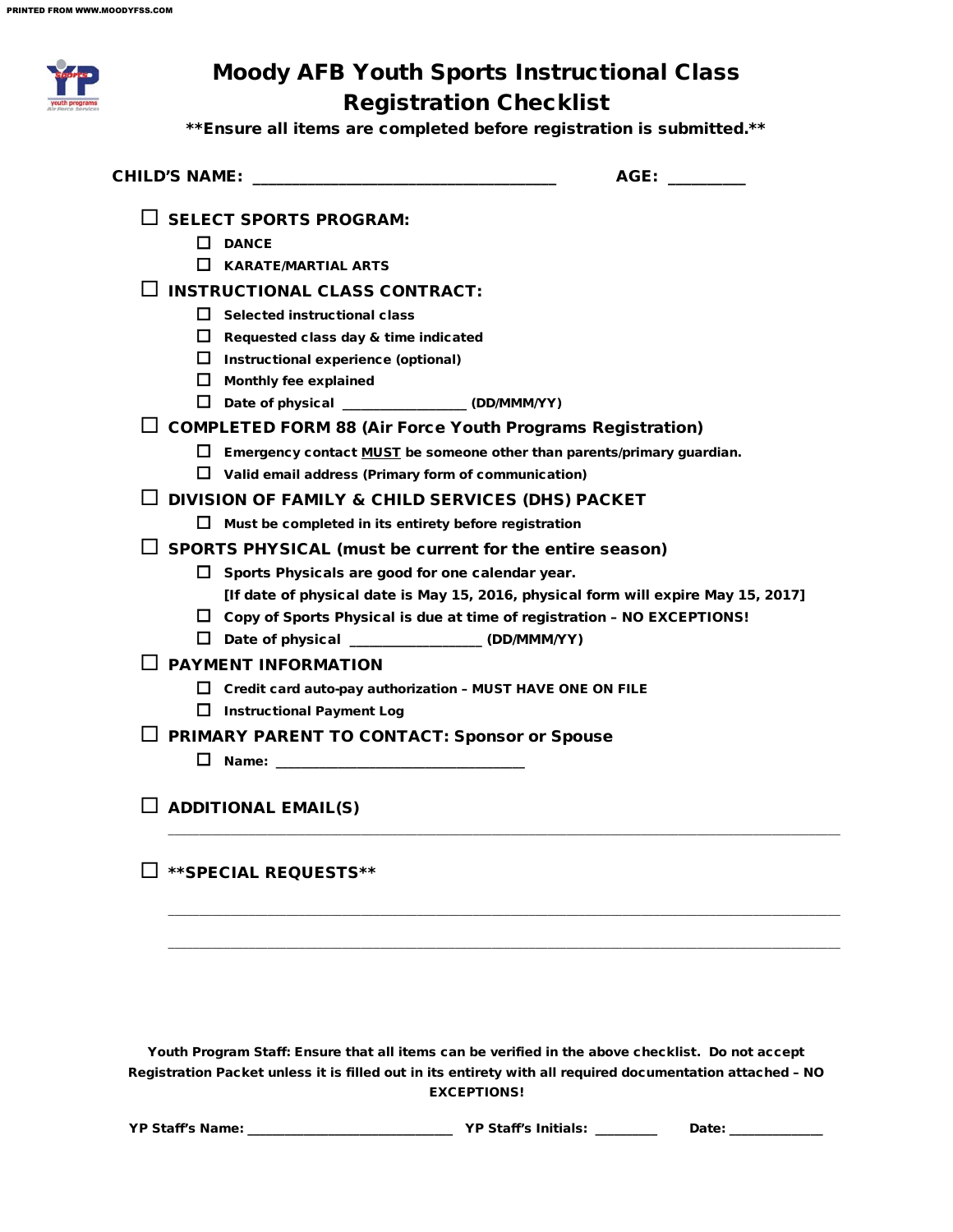## MOODY AFB YOUTH PROGRAMS INSTRUCTIONAL CLASS CONTRACT



#### PLEASE PRINT CLEARLY

| <b>CHILD'S NAME: (Last Name, Frist)</b>                                      |  | Sponsor's (Parent/Guardian) Name: (First Name, Last Name)                                              |  |  |
|------------------------------------------------------------------------------|--|--------------------------------------------------------------------------------------------------------|--|--|
| <b>Requested Class Day &amp;</b><br><b>Class: (Karate or Dance)</b><br>Time: |  | <b>Instructional Experience: (Years/Months)</b>                                                        |  |  |
| <b>Monthly Fee:</b>                                                          |  | Physical Date: (Must remain current while youth is in the program)<br>(DD/MMM/YY) (Example: 09/MAR/97) |  |  |

#### THE FOLLOWING STATEMENTS ARE IMPORTANT PROGRAM REQUIREMENTS/INFORMATION ITEMS. INITIAL ON THE LINE TO THE LEFT OF EACH ITEM TO INDICATE THAT YOU HAVE READ AND UNDERSTOOD EACH STATEMENT.

1. PARENTAL SUPERVISION: All children under the age of 9 years old enrolled in an instructional class **MUST** have a parent/guardian or sibling (over the age of 16 years old) in the building at all times. \*\*CHILDREN AGES 8 & UNDER CANNOT BE LEFT UNATTENDED AT ANY TIME!\***\*** For safety reasons, children may only be in the instructional room during their scheduled class time and with the guidance of an instructor. **Non-students may not be in the instructional classroom at any time. Parents and children are required to wait in the Multi-Purpose Room during class time.** Any items used from the bookshelves, must be return to its proper place.

2. CLASS INSTRUCTORS: All Youth Center instructors are independent contractors and undergo local and national background checks and are required to attend annual training in accordance with AFI 34-249, Youth Programs. Each instructor is responsible for notifying students of their class schedules, which include monthly calendars and cancellations.

13. CLASS FEES: Class fees must be paid in full no later than the 1<sup>st</sup> business day of each month. After the 3<sup>rd</sup> business day, payment will be automatically charged to the provided debt card on file. Student may be dropped from the class if timely payments are not made. Fees will **ONLY** be prorated due to initial enrollment in the during the month or class cancellation by the instructor or management, when makeup classes are not offered.

\_\_\_\_4. CREDIT POLICY/AUTOMATIC PAYMENTS:In accordance with AFI 34-249, all participants in instructional classes are required to have a credit/debit card on file. If fees are not paid by the 1st business day of the month, payment will be automatically charged to the provided debt card on file, after the  $3<sup>rd</sup>$  business day.

5. CLASS FREQUENCY: Classes are conducted during the first four weeks of each month only. There will not be classes during the 5<sup>th</sup> week in months with five class weeks. All instructional classes offered are continuous in nature. Your child is enrolled in the class until you request in writing to remove your child from the class.

\_\_\_\_6. CLASS CANCELLATION/MAKE-UP CLASSES:If a class is cancelled due to weather, power outage, instructor illness or emergency; classes will be rescheduled or class fees will be pro-rated. Make-up classes will be scheduled by class instructor and parents will be notified.

\_\_\_\_7. SPORTS PHYSICALS:All students enrolled must have a current physical on file, prior to participation in any instructional classes

\_8. MUTUAL CONTRACT OBLIGATIONS: Once a sponsor pays the monthly class fee and the instructor has taught the first class, a mutual contract obligation is in effect. Class payments are collected for a participant to have a slot in a class. Missed classes due to family commitments or similar circumstances will not be refunded or pro-rated. Refund requests will be accepted with proper documentation for illness, injury, or emergency leave lasting 2 weeks or more when accompanied by a doctor's statement or emergency leave orders and only if approved by the Youth Sports Director or the Youth Director In these cases, class positions will be held for a maximum of 2 months.

\_\_\_\_9. VACATION/ANNUAL LEAVE:Class space will be held without charge for a maximum of 1 calendar month when the sponsor has completed a vacation request form **TWO WEEKS** prior to taking vacation/leave. If the student will be absent from class more than the allotted one month, the sponsor must pay for the additional absences to hold the student's position in the class. **Payment of the following month's class fee must be made prior to taking leave to avoid late fees.** It is the sponsor's responsibility to notify the instructor prior to the scheduled vacation time.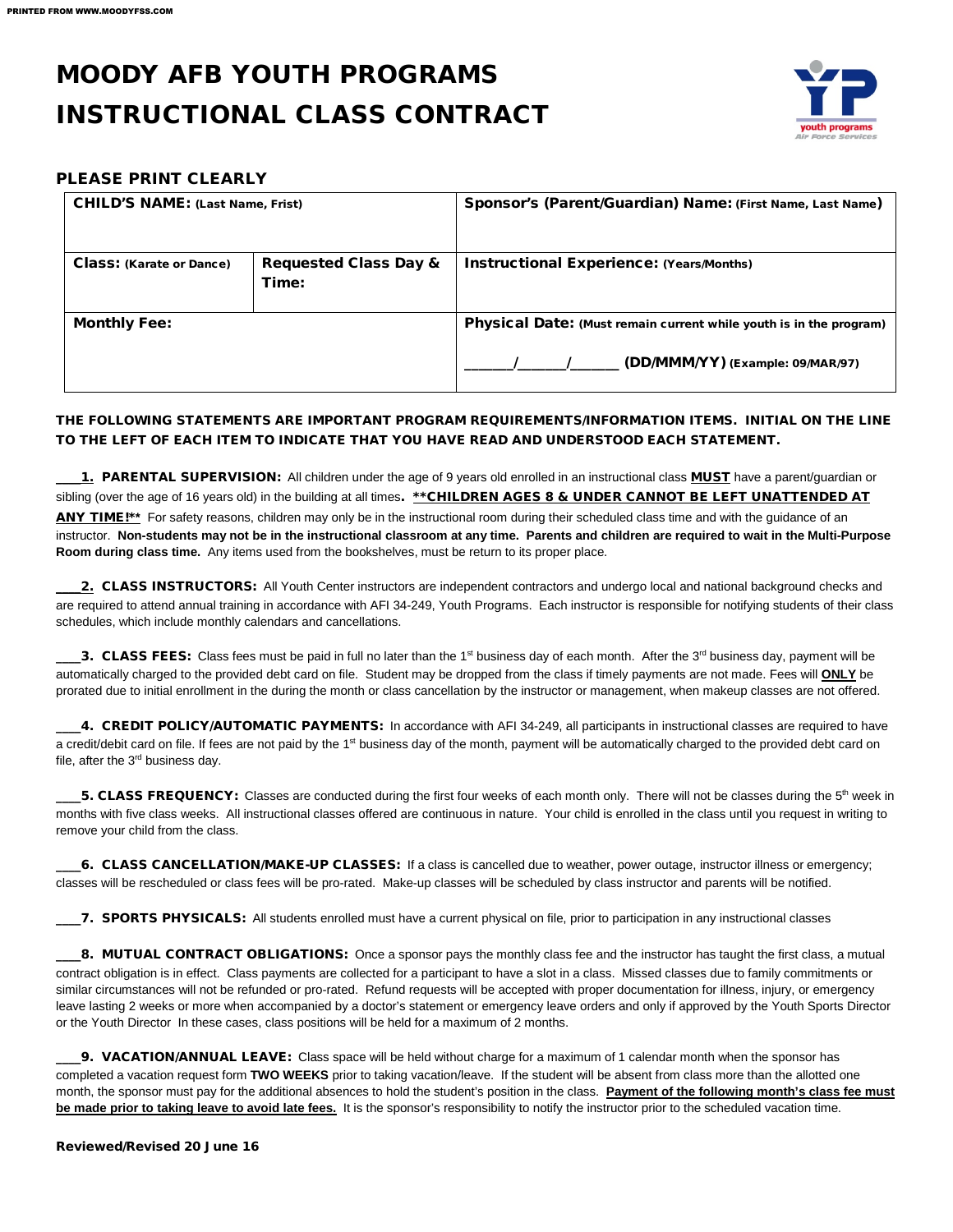\_\_\_\_10. TERMINATION POLICY:Should you decide to remove your child from a class a TWO WEEK WRITTEN NOTICE is required. Termination forms can be obtained at the Youth Center front desk.

\_\_\_\_11. LIABILITY WAIVER/MEDICAL RELEASE: I desire for my child, \_\_\_\_\_\_\_\_\_\_\_\_\_\_\_\_\_\_\_\_\_\_\_\_\_\_\_\_\_\_\_, to participate in the sports programming to be offered by the Moody AFB Youth Sports Program, and be supervised by a volunteer coach and/or paid program staff members. I am allowing my child to participate in this sports program entirely upon my own initiative, risk and responsibility. I realize the risk of physical injury to my child as a result of his or her participation in this type of activity and have instructed my child to exercise caution for him or herself as well as for the other players, volunteers, parents, coaches, and staff. By giving permission for my child to participate in the sports programming, I release all liability from the individual coach, Moody AFB Youth (Sports) Programs, 23 FSS Squadron, Moody AFB, and the U.S. Government. I understand that none of the aforementioned parties can be held liable for any accident, injury, or death that may arise from any foreseen or unforeseen circumstances. By executing this release, I will assume complete responsibility for my child's actions or incidents occurring to him or her while involved in this activity. This release in no way limits or restricts medical care for those who are so entitled.

12. LOSS OF PRIVILEGES: I/We further understand that any adverse behavior on the part of our child will result in the suspension of our privileges from this program.

\_\_\_\_13. EVACUATION PROCEDURES:In the event of an evacuation (fire drills, fire alarms etc.) **everyone must leave the building.** Parents, staff, Youth Center visitors, and students are required to evacuate and assemble at the designated meeting locations. Students, in class, will evacuate with their instructors and remain with them until directed by appropriate personnel (Fire Department, Youth Center staff, etc.). Vehicles will not be allowed in or out of the parking lot until the Fire Department has given permission.

14. ELECTRONIC AND PRINT PUBLICITY PERMISSION: I give consent for my child, \_\_\_\_\_\_\_\_\_\_\_\_\_\_\_\_\_\_\_\_\_\_\_\_\_\_, to be photographed and those photographs to be used for educational and marketing purposes at the Moody AFB Youth Center. I also give permission for my child's photo to appear in local and base papers, on the Moody AFB/Youth Center webpage, on the youth programs and the 23rd FSS' Facebook pages, on publicity displays throughout the installation and the youth center, used in other marketing and advertisements for Moody AFB Youth Programs and its various programs. Additionally, permission is granted to allow my child to be filmed and/or videotaped and have that footage featured on (those approved by military public affairs) news channels and other video marketing regarding the youth center and Moody AFB Youth Programs.

| <b>Parent/Guardian's Signature:</b>  | Date: |
|--------------------------------------|-------|
| <b>Youth Center Staff Signature:</b> | Date: |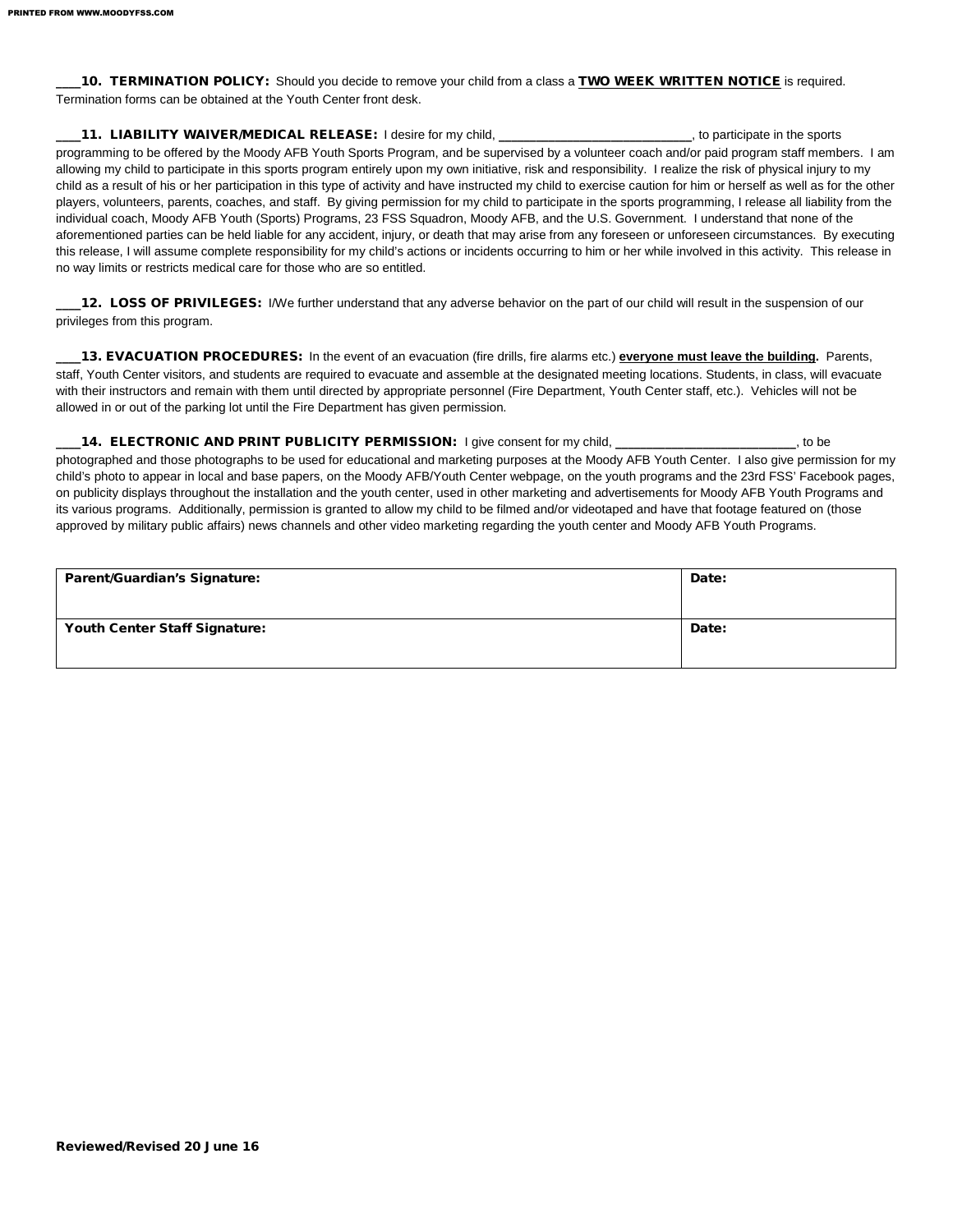#### *PRIVACY ACT STATEMENT* **AIR FORCE YOUTH PROGRAMS REGISTRATION**

AUTHORITY: Title 10 U.S.C. 8012 and 44 U.S.C. 3101.

PRINCIPLE PURPOSES: To register dependent youth of military, retired and DoD personnel in the Air Force Youth Programs. Providing Youth Programs the authorization for medical treatment in emergency situations; authorization for transportation; record youth/family information; photo use authorization; and releasing of liability.

ROUTINE USES: This form may be disclosed to any DoD component or part thereof, and upon request to other Federal, State and local government agencies in the pursuit of their official duties; disclosed to news media; used for other lawful purposes including law enforcement and litigation.

DISCLOSURE IS VOLUNTARY: Failure to provide the information may preclude the individual from participation in Air Force sponsored youth programs.

| YOUTH NAME<br>LAST, FIRST, MI  | SPONSOR NAME / RANK<br>LAST, FIRST | ISPOUSE NAME / RANK<br>LAST, FIRST | <b>IEMERGENCY CONTACT</b><br>OTHER THAN PARENT |
|--------------------------------|------------------------------------|------------------------------------|------------------------------------------------|
| BIRTHDATE / AGE                | <b>ORGANIZATION</b>                | <b>HOME ADDRESS</b>                | <b>EMERGENCY PHONE</b><br>SAME AS CONTACT      |
| MALE / FEMALE                  | <b>WORK PHONE</b>                  | <b>WORK PHONE</b>                  | <b>PHOTO PERMISSION</b><br>YES / NO            |
| YOUTH HOME EMAIL               | <b>CELL PHONE</b>                  | <b>CELL PHONE</b>                  | <b>SPONSOR WORK EMAIL</b>                      |
| <b>HOBBIES &amp; INTERESTS</b> | SPONSOR SS#<br>(LAST 4)            | <b>HOME PHONE</b>                  | <b>PARENT VOLUNTEER</b><br>YES / NO            |

SPECIAL NEEDS CARE / ILLNESS / ALLERGIES / INJURIES

#### **RELEASE OF LIABILIITY AND AGREEMENTS**

**MEDICAL CARE AUTHORIZATION:** I hereby authorize my child to receive emergency medical treatment whenever it is deemed necessary at any U.S. Military Facility or any other medical facility when a U.S. Military Medical Facility is not avaliable.

**HOLD AND SAVE HARMLESS AGREEMENT:** Now therefore, in consideration of mutual covenants and agreements between the parties here to it is agreed as follows: We the parents of the above named youth agree to save and hold harmless as well as defend the Base Youth Programs, Services Division's Central Base Fund, Department of the Air Force and the contractor from and against any and all claims, demands, actions, debts, liabilities and attorney's fees. Parent further agrees to save and hold harmless the contractor and all other parties involved from and on account of damages of any kind which the youth may suffer as a result of the acts of participating in the program.

**TRANSPORTATION/FIELD TRIP:** I give Youth Programs permission to transport the aboved named youth to and from any events that I am notified of in advance.

SIGNATURE OF PARENT/LEGAL GUARDIAN PATE

#### **FOR USE BY YOUTH PROGRAM STAFF (COMPLETE & INITIAL)**

| <b>PROGRAM ORIENTATION DATE</b> | MEMBERSHIP CARD ISSUE DATE | MEMBERSHIP CARD NUMBER |
|---------------------------------|----------------------------|------------------------|
| <b>EXPIRATION DATE</b>          | MEMBERSHIP FEE PAID        | STAFF INITIAL / DATE   |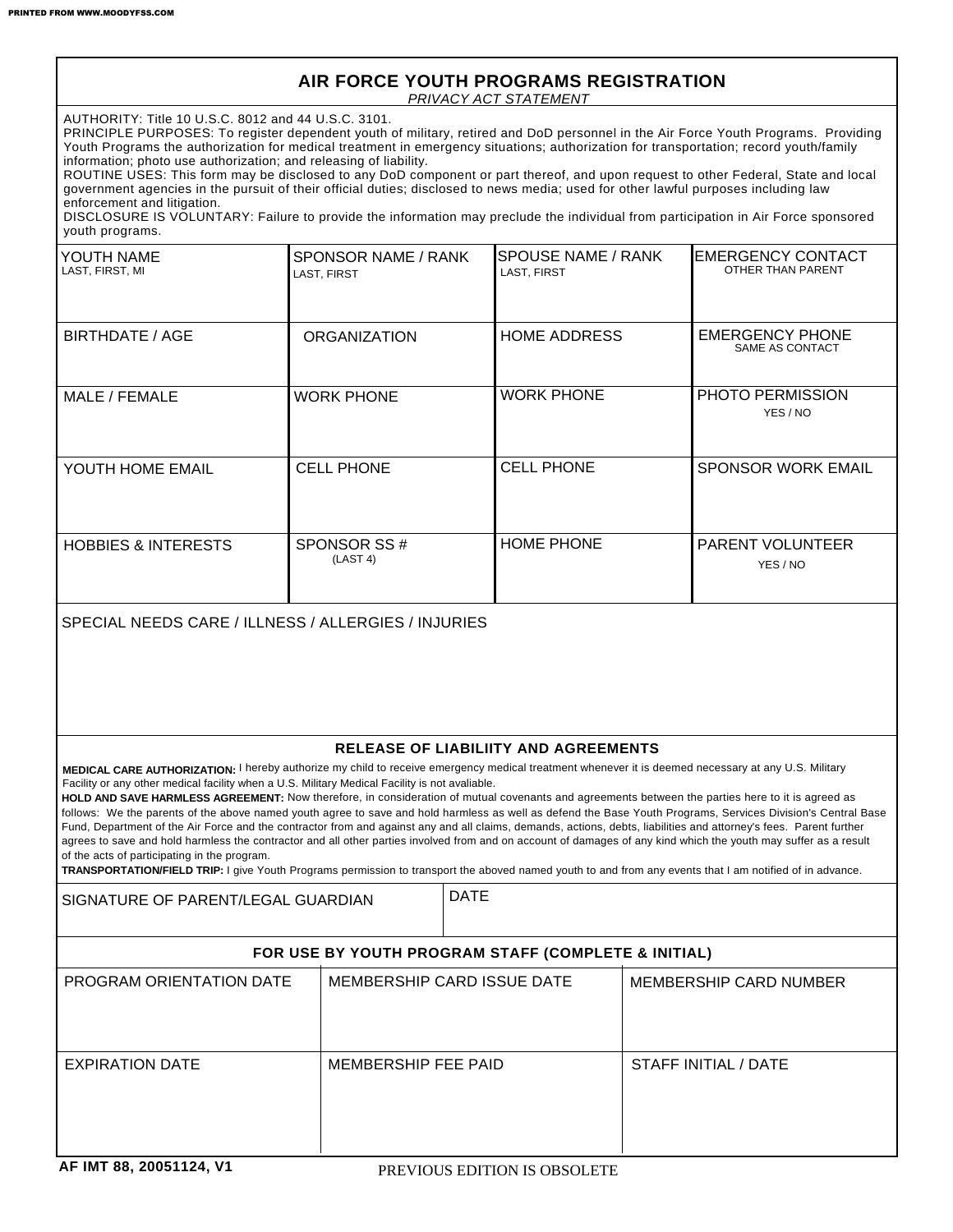

#### **Division of Family and Children Services Afterschool Care Program Youth Eligibility Form**

#### **Page 1 of 3 - DFCS Afterschool Care Program Eligibility Form**

**Moody AFB Youth Programs,** along with the Division of Family and Children Services (DFCS) are partnering to provide valuable and exciting out-of-school programs for youth in Georgia. The information provided on this form will help ensure that eligible youth are benefiting from the partnership. Please complete this form in its entirety and return it to the identified staff person at the program site. We thank you for your cooperation.

#### **Form to be completed by Parent/Custodian/Caregiver**

#### **Youth Information –** *This section must be completed in its entirety.*

| Name of Youth Participant (Last)                | (First)      | (MI)   |  |
|-------------------------------------------------|--------------|--------|--|
| Social Security Number _______ - ______ - _____ | Gender: Male | Female |  |
| Date of Birth (mm/dd/yy): ___ __ /___ __ /___   |              |        |  |

#### **Section 1**

- **A.** Is the youth applicant a U.S. citizen or qualified alien?  $\Box$  Yes  $\Box$  No
- **B.** Is the youth applicant a Georgia resident?  $\Box$  Yes  $\Box$  No
- **C.** Does the youth applicant fall into one (1) or more of the three categories below (Answer YES or NO and check all categories below that apply to the youth)?:  $\Box$  Yes  $\Box$  No
	- \_\_\_\_Youth applicant is between the age of 5 and 17 years old; **OR**
	- \_\_\_\_Youth applicant is 18 years old and currently enrolled in school *(high school, GED program or equivalent, or post secondary institution)* and will be enrolled in AND attend school during the upcoming academic year *(Verification of school enrollment includes a letter from the school on official school letterhead):* **OR**
	- Youth applicant is 18 19 years old and has a dependent child AND is the custodial parent

**If the one (1) or more answers to the questions in Section 1 is NO**, the youth **IS NOT** eligible to participate in the DFCS funded services. **If the answer to ALL of the questions in Section 1 is YES**, please complete the remainder of the form.

#### **Section 2**

Does the youth currently receive benefits or services under any of the programs listed below (Please Note: you will have to provide official verification to the afterschool/summer program):

|                 |                                                  | Yes | No |
|-----------------|--------------------------------------------------|-----|----|
| А.              | Temporary Assistance for Needy Families (TANF)   |     |    |
| <b>B.</b>       | Supplemental Nutrition Assistance Program (SNAP) |     |    |
|                 | (also known as Food Stamps)                      |     |    |
| $\mathcal{C}$ . | Medicaid or Social Security Income (SSI)         |     |    |
| D.              | Reduced or free lunch program at school          |     |    |
| Е.              | Peachcare for Kids                               |     |    |

**If the answer to at least one question in section 2 is YES**, the youth is eligible to participate in the program and the parent/custodian/guardian may complete Section 5. Verification for receipt of services checked in Section 2 must be provided and a copy of the verification must be attached to this eligibility form. If the program does not receive verification of items checked in Section 2, the youth will not be able to participate in the program.

**If the answer to ALL of the questions in Section 2 is NO**, the parent/custodian/guardian **MUST** complete Section 3, Section 4 and Section 5 for eligibility determination. Verification for items listed in Section 3 and Section 4 must be provided and a copy of the verification must be attached to this eligibility form.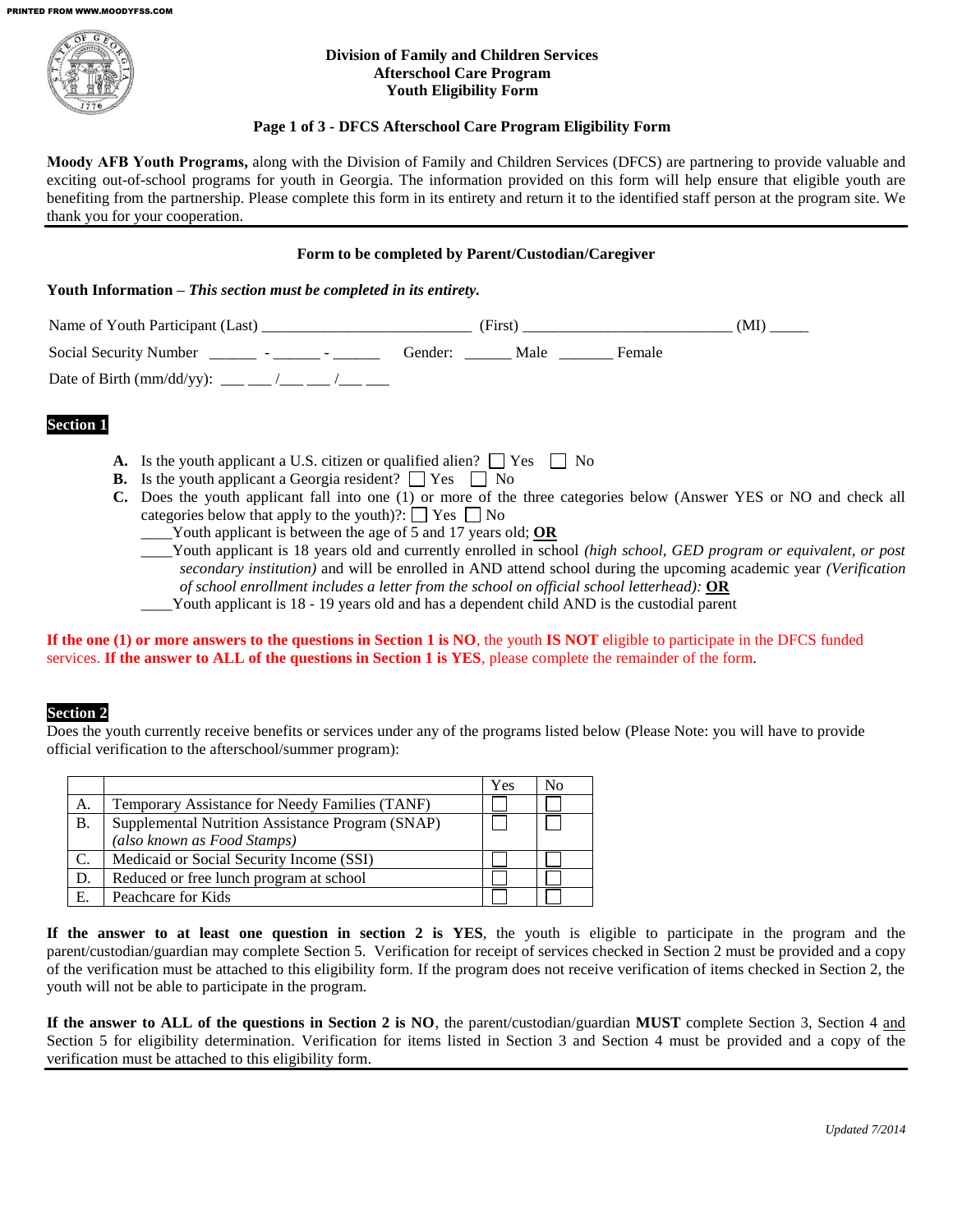#### **Section 3**

**If you answered NO to ALL of the questions in Section 2,** please review the chart below and enter your family unit size, gross household yearly income and gross household monthly income to determine eligibility.

| Family Income Eligibility for the DFCS Afterschool Care Program Income Eligibility Guide |                 |                                       |                                     |  |  |  |  |
|------------------------------------------------------------------------------------------|-----------------|---------------------------------------|-------------------------------------|--|--|--|--|
| <b>DFCS</b> Afterschool Care Program<br>Number of Persons<br>Federal                     |                 | <b>DFCS</b> Afterschool Care Program  |                                     |  |  |  |  |
| in Family Unit                                                                           | Poverty Level * | Annual Household Income Guidelines ** | Monthly Household Income Guidelines |  |  |  |  |
|                                                                                          | \$11,670        | \$35,010                              | \$2,918                             |  |  |  |  |
|                                                                                          | \$15,730        | \$47,190                              | \$3,933                             |  |  |  |  |
|                                                                                          | \$19,790        | \$59,370                              | \$4,948                             |  |  |  |  |
|                                                                                          | \$23,850        | \$71,550                              | \$5,963                             |  |  |  |  |
|                                                                                          | \$27,910        | \$83,730                              | \$6,978                             |  |  |  |  |
| <sub>6</sub>                                                                             | \$31,970        | \$95,910                              | \$7,993                             |  |  |  |  |
|                                                                                          | \$36,030        | \$108,090                             | \$9,008                             |  |  |  |  |
| 8                                                                                        | \$40,090        | \$120,270                             | \$10,023                            |  |  |  |  |
| Each additional                                                                          | \$4,060         | \$12,180                              | \$1,015                             |  |  |  |  |
| person, add                                                                              |                 |                                       |                                     |  |  |  |  |

\* Income based on the Office of the Secretary, U.S. Department of Health and Human Services (HHS) 2014 Poverty Guidelines for the 48 Contiguous States and the District of Columbia. (Source: 79 FR 3593, Page 3593 – 3594, Document Number: 2014-01303) \*\* 300 % of the federal poverty level

**Family Unit Size\* \_\_\_\_\_**  Gross Household Yearly Income \$\_\_\_\_\_\_\_\_\_\_\_\_\_\_\_\_\_\_\_\_ Gross Household Monthly Income \$\_\_\_\_\_\_\_\_\_\_\_\_\_\_\_\_

*\* See Appendix A for definition of family unit.*

#### **Section 4**

Please complete Section 4 by listing your name, the name of the child (ren) who live with you, and the other parent of the child (ren) if s/he lives with you. List any gross monthly income for each.

| <b>Household Composition and Income</b>                     |              |                             |               |                                     |                        |
|-------------------------------------------------------------|--------------|-----------------------------|---------------|-------------------------------------|------------------------|
| Gross Monthly Income is income before taxes and deductions. |              |                             |               |                                     |                        |
| Name (First, Middle, and Last)                              | Relationship | Date of Birth<br>(MM/DD/YY) | Income Source | Amount<br>(Gross Monthly<br>Income) | How often<br>received? |
|                                                             | <b>SELF</b>  |                             |               |                                     |                        |
|                                                             |              |                             |               |                                     |                        |
|                                                             |              |                             |               |                                     |                        |
|                                                             |              |                             |               |                                     |                        |
|                                                             |              |                             |               |                                     |                        |
|                                                             |              |                             |               |                                     |                        |
|                                                             |              |                             |               |                                     |                        |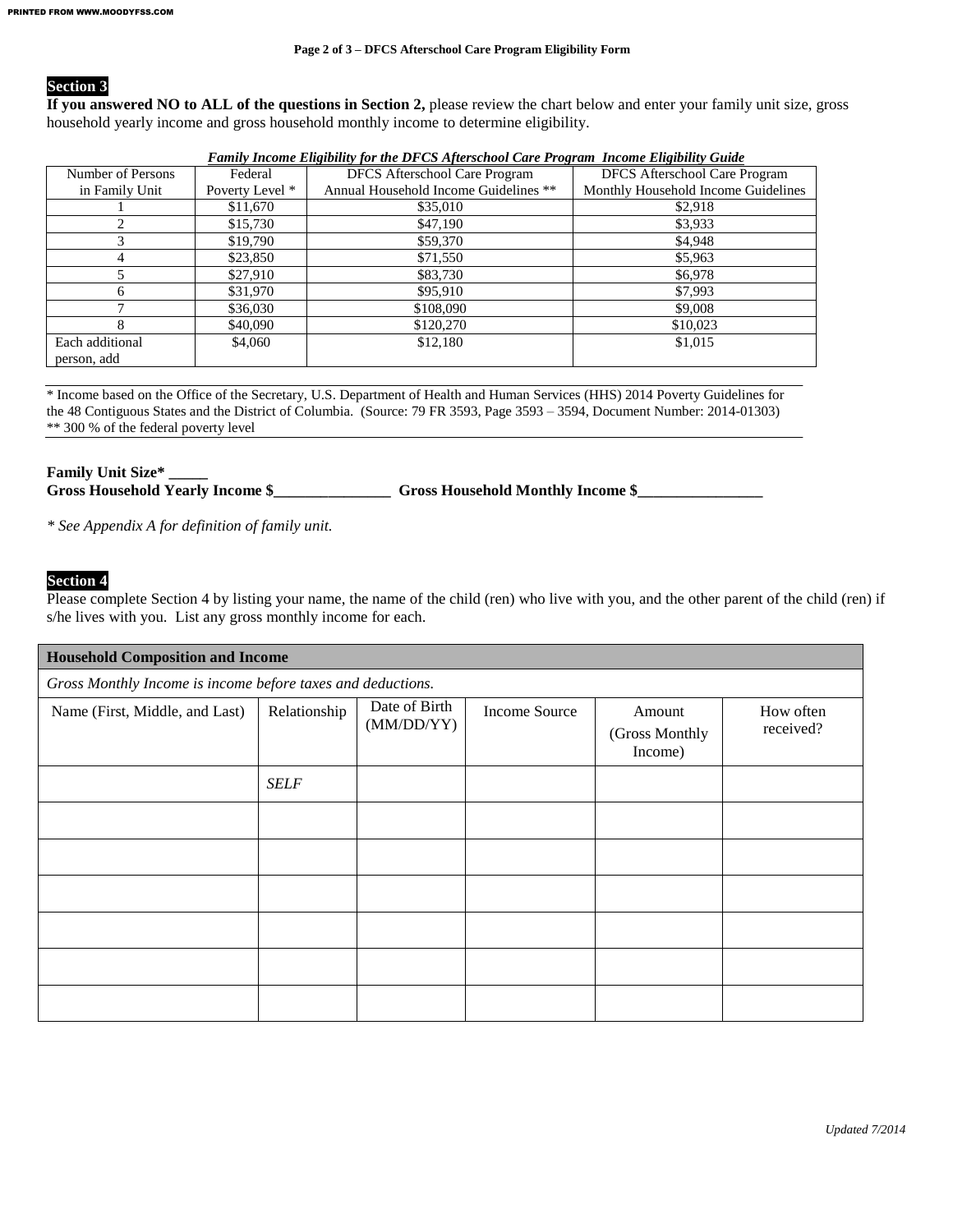#### **Page 3 of 3 - DFCS Afterschool Care Program Eligibility Form**

#### **Section 5**

Please review and sign Section 5 as notification and signature of verification.

#### **Applicant Notification and Signature**

We are asking for your youth's Social Security number because any person applying for or receiving federal benefits must give us his or her Social Security number. Federal law 409(a) (4) of the Social Security Act and federal regulations (45 CFR 264.10) allow us to collect this information.

By signing this application,

- I swear, under penalty of perjury, that to the best of my knowledge, all the information and statements I've provided in this application are true, and
- I promise to cooperate with any effort to verify the information provided.
- If selected to participate in the program, I promise to abide by all rules and guidelines.

### **Parent/Guardian/Caregiver Information –** *This section must be completed in its entirety.*

| Parent/Caregiver/Guardian Printed Name                                                                         |                                                                    | Date |  |
|----------------------------------------------------------------------------------------------------------------|--------------------------------------------------------------------|------|--|
| Parent/Caregiver/Guardian Signature                                                                            |                                                                    | Date |  |
|                                                                                                                |                                                                    |      |  |
|                                                                                                                |                                                                    |      |  |
|                                                                                                                |                                                                    |      |  |
|                                                                                                                |                                                                    |      |  |
|                                                                                                                | To be Completed by DFCS Funded Afterschool/Summer Service Provider |      |  |
| By signing below I certify the information presented within this form was reviewed verified and confirmed** at |                                                                    |      |  |

the information presented within this form was reviewed, verified and confirmed\*\* and meets the DFCS Afterschool Care Program Eligibility rules and guidelines indicated within this form. I also certify this form will be kept in the youth participant's file in a confidential and secured location.

\_\_\_\_\_\_\_\_\_\_\_\_\_\_\_\_\_\_\_\_\_\_\_\_\_\_\_\_\_\_\_\_\_\_\_\_\_\_\_\_\_\_\_\_\_ \_\_\_\_\_\_\_\_\_\_\_\_\_\_\_\_\_\_\_\_\_\_\_ \_\_\_\_\_\_\_\_\_\_\_\_\_\_\_\_\_\_ Authorized Program Staff Signature Title Date

*\*\* See Appendix B for income verification proof sources*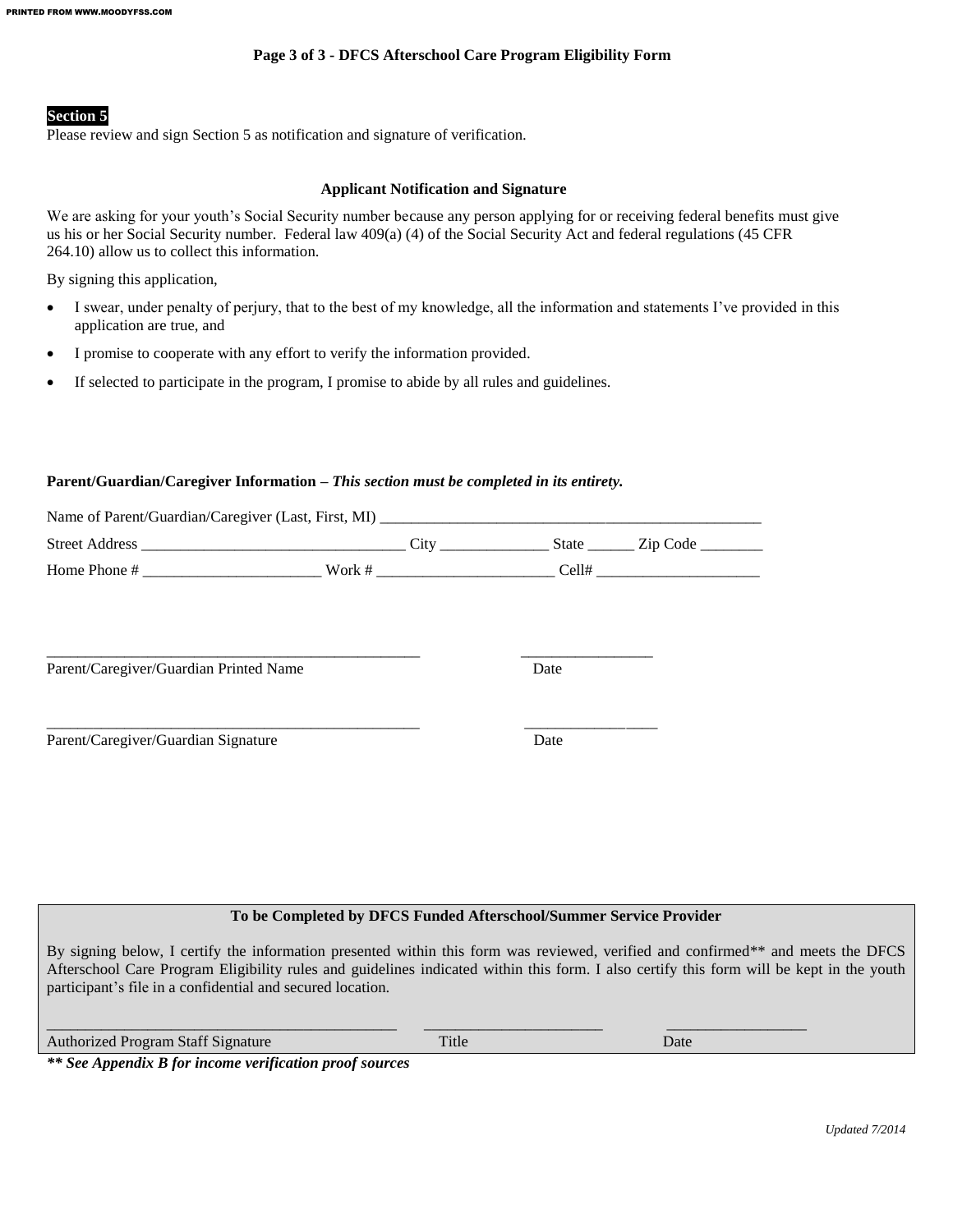#### **Page 1 of 2 - DFCS Afterschool Care Program Eligibility Form Appendix**

#### **APPENDICES**

#### **\*Appendix A: Family Unit**

The Department of Human Services Temporary Assistance for Needy Families (TANF) definition of family includes the dependent child for whom assistance is requested and certain other individuals living in the home with the child who are required to be included in the family.

The following individuals are considered members of the Family Unit:

- A biological or adoptive parent of the dependent child for whom assistance is requested;
- An eligible minor sibling, (whole, half or adoptive) of the dependent child for whom assistance is requested;
- Other children living in the home who are within the specified degree of relationship to the grantee relative but who are not members of the Family Unit; and
- A non-parent relative who is the caretaker if there is no parent in the home or if the only parent in the home receives SSI.
- An individual documented as the youth's caregiver. A caregiver is considered a person who provides direct care to the youth. This provision includes foster parents.

#### **\*\*Appendix B: Income Proof Sources and Applicable Income Sources**

Income verification must be obtained and a copy must be attached to the youth's income eligibility form.

#### **Examples of earned income verification are:**

- Pay stubs or receipts for the most recent four weeks of earnings;
- W-2 Forms;
- Employer's issued, signed and dated documentation;
- Personal income ledger or tablet (e.g. self-employed)
- Quarterly income tax returns;
- Annual income tax returns when presented in January March quarter;
- Letter/statement from employer;
- Documentation from other DFCS staff such as the eligibility CM; and/or
- Form 809 or itemized statement completed by the employer.

#### **Examples of unearned income verification are:**

- Copy of current check with check stubs (within last 4 weeks);
- Award letters or written, signed and dated statement of payer;
- Social Security Records;
- Worker's compensation records;
- Form 139 Contribution statement;
- Unemployment insurance claim records;
- SUCCESS screen information; and/or
- STARS.

*See page 2 of Appendix B for applicable income sources.*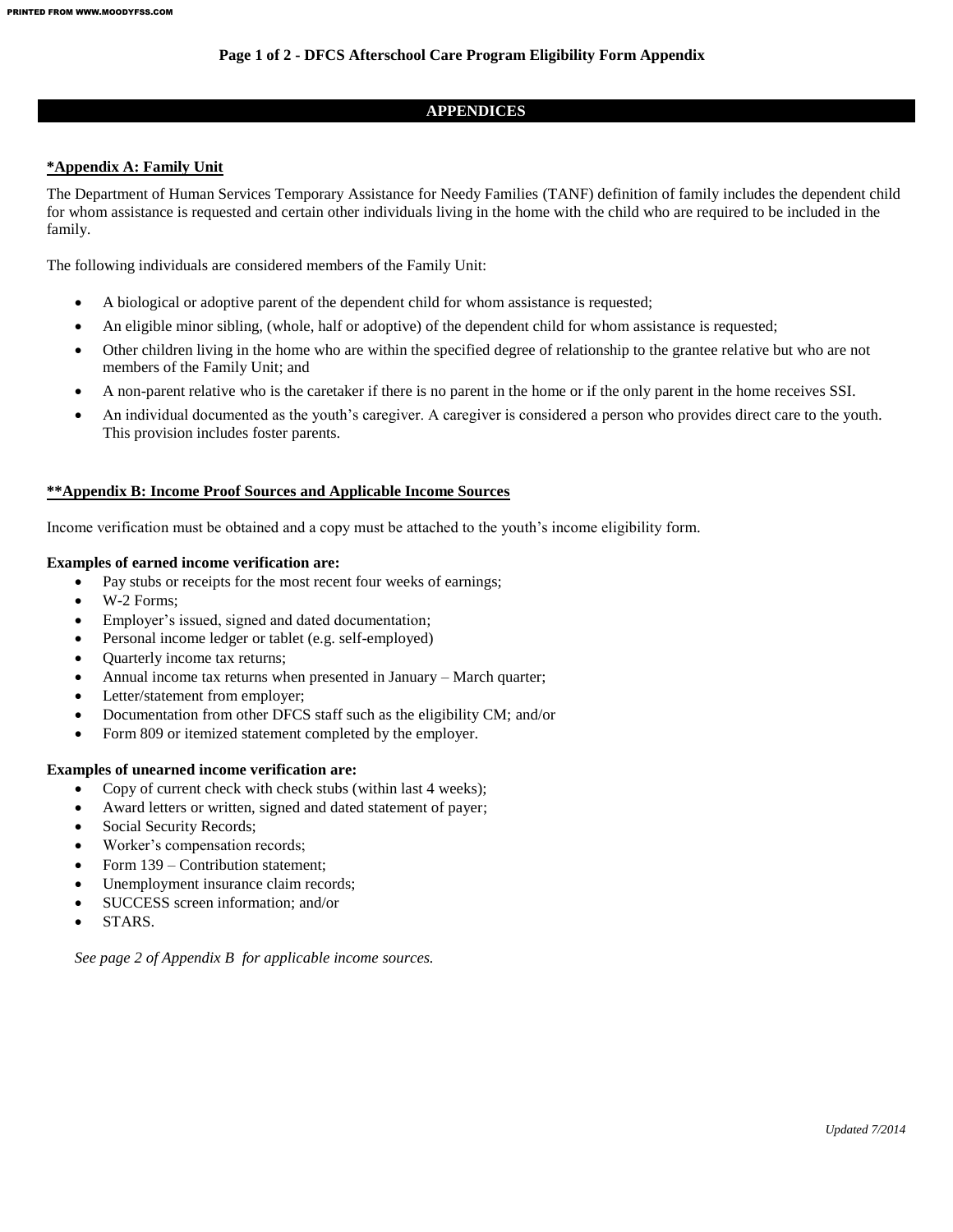#### **Page 2 of 2 - DFCS Afterschool Care Program Eligibility Form Appendix**

#### Applicable Income

Each of the following sources of income is budgeted in determining eligibility:

#### Earned

- Wages or salary Gross income of the applicant is used to determine eligibility
- Net Income from Self-Employment
- Employee commission
- Jury Duty
- Rental Income (regular and ongoing payments if engaged in management of property for an average of 20 hours or more per week)
- Roomer Income (regular and ongoing payments)

#### Unearned

- Military Allotments
- Cash gifts Charitable gift exceeding \$300 received from and organization receiving state or federal funds
- Inheritances
- Insurance Benefits due to Loss of Income benefits paid from an insurance policy due to loss of income
- Social Security Benefits
- Unemployment Compensation
- Worker's Compensation
- Alimony (regular and ongoing payments)
- Child Support (regular and ongoing payments)
- Farm Allotment payments received from government-sponsored programs, such as Agricultural Stabilization and Conservation Services
- Veteran's Benefits
- Capital Gains
- Interest/Annuity
- Capital Gains/Dividends
- Pension
- Trust Fund
- Disability Payment
- Boarder Income (regular and ongoing payments)
- Rental Income (regular and ongoing payments if engaged in management of property for an average of 20 hours or less per week )
- Deferred compensation through retirement plan.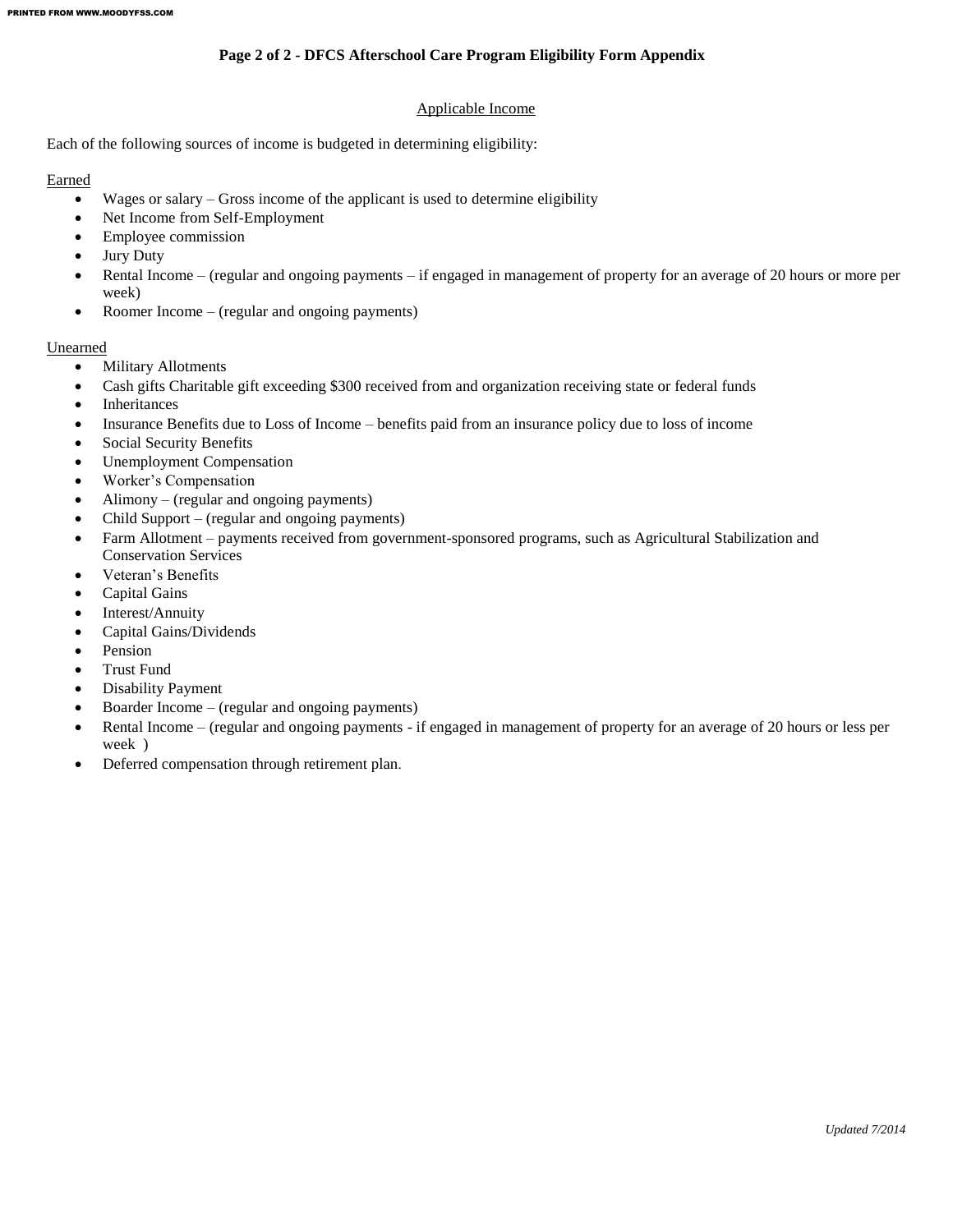## MOODY AFB YOUTH PROGRAMS

### Credit Card Auto-Pay Authorization

### Type of Card:



VISA | MASTERCARD

### Credit Card Number:



Expiration Date (MM/YY):



Cardholder Name (as it appears on the card):

By signing below I authorize the Child Development Center, the School Age Program or the Youth Center to automatically charge my account for any balance due for services that have not been paid by the close of business on the second day of each week.

\_\_\_\_\_\_\_\_\_\_\_\_\_\_\_\_\_\_\_\_\_\_\_\_\_\_\_\_\_\_\_\_\_\_\_\_\_\_\_\_\_\_\_\_\_\_\_\_\_\_\_\_\_\_\_\_\_ \_\_\_\_\_\_\_\_\_\_\_\_\_\_\_\_\_

Signature **Date** 

This document contains personal data subject to the Privacy Act of 1974, 10 USC 8012 & EO 9397. Requires safeguarding and disclosure only as authorization in AFI 37-132. Confidentiality applies.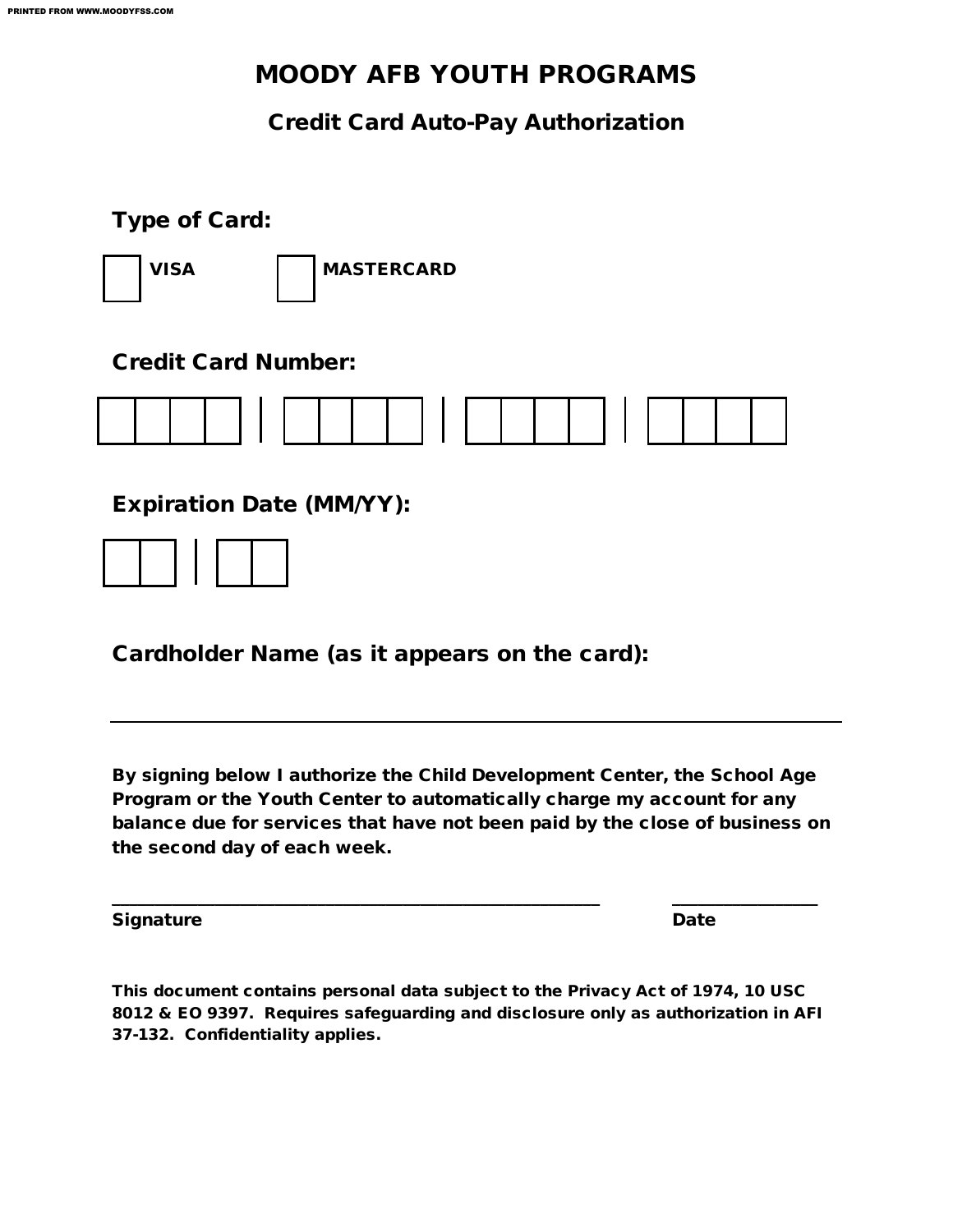#### Off-Base Provider PRINTED FROM WWW.MOODYFSS.COM

### ■ PREPARTICIPATION PHYSICAL EVALUATION HISTORY FORM

 *(Note: This form is to be filled out by the patient and parent prior to seeing the physician. The physician should keep this form in the chart.)*

| Name                                           | <u> 1980 - John Stein, mars and de Britain and de Britain and de Britain and de Britain and de Britain and de Bri</u> |                                                                                        |  |                           |                                                                                                                                                                    |
|------------------------------------------------|-----------------------------------------------------------------------------------------------------------------------|----------------------------------------------------------------------------------------|--|---------------------------|--------------------------------------------------------------------------------------------------------------------------------------------------------------------|
|                                                |                                                                                                                       |                                                                                        |  | Sex Age Grade Cape School | Spot(s)                                                                                                                                                            |
|                                                |                                                                                                                       |                                                                                        |  |                           | Medicines and Allergies: Please list all of the prescription and over-the-counter medicines and supplements (herbal and nutritional) that you are currently taking |
| Do you have any allergies?<br>$\Box$ Medicines |                                                                                                                       | $\Box$ Yes $\Box$ No If yes, please identify specific allergy below.<br>$\Box$ Pollens |  | $\Box$ Food               | $\Box$ Stinging Insects                                                                                                                                            |

#### Explain "Yes" answers below. Circle questions you don't know the answers to.

| <b>GENERAL QUESTIONS</b>                                                                                                                            | <b>Yes</b> | <b>No</b> | <b>MEDICAL QUESTIONS</b>                                                                                               | <b>Yes</b> | <b>No</b> |
|-----------------------------------------------------------------------------------------------------------------------------------------------------|------------|-----------|------------------------------------------------------------------------------------------------------------------------|------------|-----------|
| 1. Has a doctor ever denied or restricted your participation in sports for<br>any reason?                                                           |            |           | 26. Do you cough, wheeze, or have difficulty breathing during or<br>after exercise?                                    |            |           |
| 2. Do you have any ongoing medical conditions? If so, please identify                                                                               |            |           | 27. Have you ever used an inhaler or taken asthma medicine?                                                            |            |           |
| below: $\Box$ Asthma $\Box$ Anemia $\Box$ Diabetes $\Box$ Infections                                                                                |            |           | 28. Is there anyone in your family who has asthma?                                                                     |            |           |
| Other:<br>3. Have you ever spent the night in the hospital?                                                                                         |            |           | 29. Were you born without or are you missing a kidney, an eye, a testicle<br>(males), your spleen, or any other organ? |            |           |
| 4. Have you ever had surgery?                                                                                                                       |            |           | 30. Do you have groin pain or a painful bulge or hernia in the groin area?                                             |            |           |
| <b>HEART HEALTH QUESTIONS ABOUT YOU</b>                                                                                                             | <b>Yes</b> | <b>No</b> | 31. Have you had infectious mononucleosis (mono) within the last month?                                                |            |           |
| 5. Have you ever passed out or nearly passed out DURING or                                                                                          |            |           | 32. Do you have any rashes, pressure sores, or other skin problems?                                                    |            |           |
| AFTER exercise?                                                                                                                                     |            |           | 33. Have you had a herpes or MRSA skin infection?                                                                      |            |           |
| 6. Have you ever had discomfort, pain, tightness, or pressure in your<br>chest during exercise?                                                     |            |           | 34. Have you ever had a head injury or concussion?                                                                     |            |           |
| 7. Does your heart ever race or skip beats (irregular beats) during exercise?                                                                       |            |           | 35. Have you ever had a hit or blow to the head that caused confusion,<br>prolonged headache, or memory problems?      |            |           |
| 8. Has a doctor ever told you that you have any heart problems? If so,<br>check all that apply:                                                     |            |           | 36. Do you have a history of seizure disorder?                                                                         |            |           |
| $\Box$ High blood pressure<br>$\Box$ A heart murmur                                                                                                 |            |           | 37. Do you have headaches with exercise?                                                                               |            |           |
| $\Box$ High cholesterol<br>$\Box$ A heart infection<br>$\Box$ Kawasaki disease<br>Other:                                                            |            |           | 38. Have you ever had numbness, tingling, or weakness in your arms or<br>legs after being hit or falling?              |            |           |
| 9. Has a doctor ever ordered a test for your heart? (For example, ECG/EKG,<br>echocardiogram)                                                       |            |           | 39. Have you ever been unable to move your arms or legs after being hit<br>or falling?                                 |            |           |
| 10. Do you get lightheaded or feel more short of breath than expected                                                                               |            |           | 40. Have you ever become ill while exercising in the heat?                                                             |            |           |
| during exercise?                                                                                                                                    |            |           | 41. Do you get frequent muscle cramps when exercising?                                                                 |            |           |
| 11. Have you ever had an unexplained seizure?                                                                                                       |            |           | 42. Do you or someone in your family have sickle cell trait or disease?                                                |            |           |
| 12. Do you get more tired or short of breath more quickly than your friends                                                                         |            |           | 43. Have you had any problems with your eyes or vision?                                                                |            |           |
| during exercise?                                                                                                                                    |            |           | 44. Have you had any eye injuries?                                                                                     |            |           |
| <b>HEART HEALTH QUESTIONS ABOUT YOUR FAMILY</b>                                                                                                     | <b>Yes</b> | <b>No</b> | 45. Do you wear glasses or contact lenses?                                                                             |            |           |
| 13. Has any family member or relative died of heart problems or had an<br>unexpected or unexplained sudden death before age 50 (including           |            |           | 46. Do you wear protective eyewear, such as goggles or a face shield?                                                  |            |           |
| drowning, unexplained car accident, or sudden infant death syndrome)?                                                                               |            |           | 47. Do you worry about your weight?                                                                                    |            |           |
| 14. Does anyone in your family have hypertrophic cardiomyopathy, Marfan<br>syndrome, arrhythmogenic right ventricular cardiomyopathy, long QT       |            |           | 48. Are you trying to or has anyone recommended that you gain or<br>lose weight?                                       |            |           |
| syndrome, short QT syndrome, Brugada syndrome, or catecholaminergic<br>polymorphic ventricular tachycardia?                                         |            |           | 49. Are you on a special diet or do you avoid certain types of foods?                                                  |            |           |
| 15. Does anyone in your family have a heart problem, pacemaker, or                                                                                  |            |           | 50. Have you ever had an eating disorder?                                                                              |            |           |
| implanted defibrillator?                                                                                                                            |            |           | 51. Do you have any concerns that you would like to discuss with a doctor?                                             |            |           |
| 16. Has anyone in your family had unexplained fainting, unexplained                                                                                 |            |           | <b>FEMALES ONLY</b>                                                                                                    |            |           |
| seizures, or near drowning?                                                                                                                         |            |           | 52. Have you ever had a menstrual period?                                                                              |            |           |
| <b>BONE AND JOINT QUESTIONS</b>                                                                                                                     | <b>Yes</b> | <b>No</b> | 53. How old were you when you had your first menstrual period?                                                         |            |           |
| 17. Have you ever had an injury to a bone, muscle, ligament, or tendon<br>that caused you to miss a practice or a game?                             |            |           | 54. How many periods have you had in the last 12 months?<br>Explain "yes" answers here                                 |            |           |
| 18. Have you ever had any broken or fractured bones or dislocated joints?                                                                           |            |           |                                                                                                                        |            |           |
| 19. Have you ever had an injury that required x-rays, MRI, CT scan,<br>injections, therapy, a brace, a cast, or crutches?                           |            |           |                                                                                                                        |            |           |
| 20. Have you ever had a stress fracture?                                                                                                            |            |           |                                                                                                                        |            |           |
| 21. Have you ever been told that you have or have you had an x-ray for neck<br>instability or atlantoaxial instability? (Down syndrome or dwarfism) |            |           |                                                                                                                        |            |           |
| 22. Do you regularly use a brace, orthotics, or other assistive device?                                                                             |            |           |                                                                                                                        |            |           |
| 23. Do you have a bone, muscle, or joint injury that bothers you?                                                                                   |            |           |                                                                                                                        |            |           |
| 24. Do any of your joints become painful, swollen, feel warm, or look red?                                                                          |            |           |                                                                                                                        |            |           |
| 25. Do you have any history of juvenile arthritis or connective tissue disease?                                                                     |            |           |                                                                                                                        |            |           |

I hereby state that, to the best of my knowledge, my answers to the above questions are complete and correct.

Signature of athlete examples are the controller of parent/guardian and the controller of parent/guardian controller and the controller of parent/guardian controller and the controller of parent/guardian controller and the

©*2010 American Academy of Family Physicians, American Academy of Pediatrics, American College of Sports Medicine, American Medical Society for Sports Medicine, American Orthopaedic Society for Sports Medicine, and American Osteopathic Academy of Sports Medicine. Permission is granted to reprint for noncommercial, educational purposes with acknowledgment.* HE0503 9-2681/0410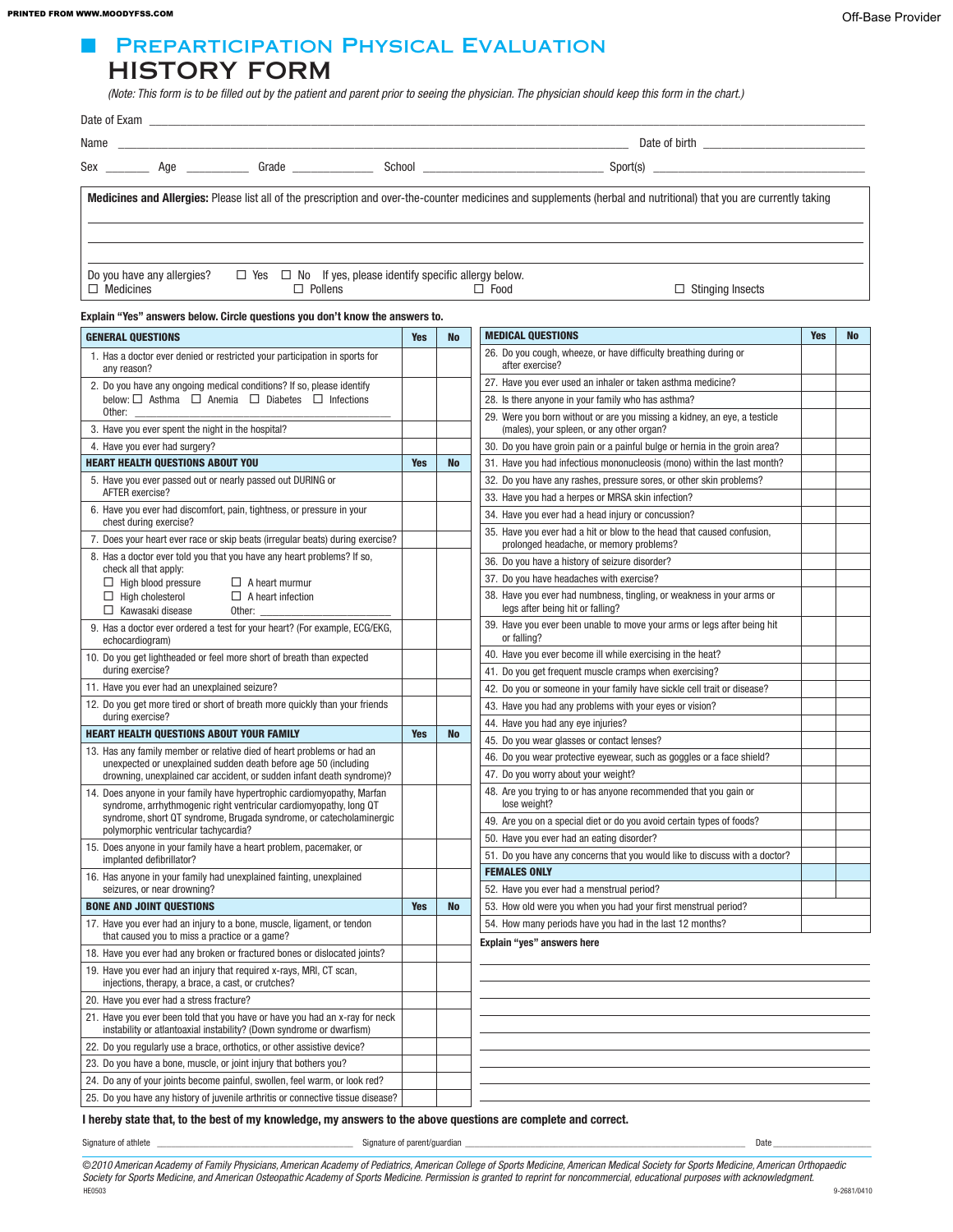### **FI PREPARTICIPATION PHYSICAL EVALUATION** THE ATHLETE WITH SPECIAL NEEDS: SUPPLEMENTAL HISTORY FORM

| Name |                                                                            |                                                                        |                                                                                                            |  |            |           |
|------|----------------------------------------------------------------------------|------------------------------------------------------------------------|------------------------------------------------------------------------------------------------------------|--|------------|-----------|
|      |                                                                            |                                                                        |                                                                                                            |  |            |           |
|      |                                                                            |                                                                        |                                                                                                            |  |            |           |
|      | 1. Type of disability                                                      |                                                                        |                                                                                                            |  |            |           |
|      | 2. Date of disability                                                      |                                                                        |                                                                                                            |  |            |           |
|      | 3. Classification (if available)                                           |                                                                        |                                                                                                            |  |            |           |
|      |                                                                            | 4. Cause of disability (birth, disease, accident/trauma, other)        |                                                                                                            |  |            |           |
|      | 5. List the sports you are interested in playing                           |                                                                        |                                                                                                            |  |            |           |
|      |                                                                            |                                                                        |                                                                                                            |  | <b>Yes</b> | <b>No</b> |
|      |                                                                            | 6. Do you regularly use a brace, assistive device, or prosthetic?      |                                                                                                            |  |            |           |
|      |                                                                            | 7. Do you use any special brace or assistive device for sports?        |                                                                                                            |  |            |           |
|      |                                                                            | 8. Do you have any rashes, pressure sores, or any other skin problems? |                                                                                                            |  |            |           |
|      | 9. Do you have a hearing loss? Do you use a hearing aid?                   |                                                                        |                                                                                                            |  |            |           |
|      | 10. Do you have a visual impairment?                                       |                                                                        |                                                                                                            |  |            |           |
|      |                                                                            | 11. Do you use any special devices for bowel or bladder function?      |                                                                                                            |  |            |           |
|      | 12. Do you have burning or discomfort when urinating?                      |                                                                        |                                                                                                            |  |            |           |
|      | 13. Have you had autonomic dysreflexia?                                    |                                                                        |                                                                                                            |  |            |           |
|      |                                                                            |                                                                        | 14. Have you ever been diagnosed with a heat-related (hyperthermia) or cold-related (hypothermia) illness? |  |            |           |
|      | 15. Do you have muscle spasticity?                                         |                                                                        |                                                                                                            |  |            |           |
|      | 16. Do you have frequent seizures that cannot be controlled by medication? |                                                                        |                                                                                                            |  |            |           |
|      |                                                                            |                                                                        |                                                                                                            |  |            |           |

Explain "yes" answers here

#### Please indicate if you have ever had any of the following.

|                                               | <b>Yes</b> | <b>No</b> |
|-----------------------------------------------|------------|-----------|
| Atlantoaxial instability                      |            |           |
| X-ray evaluation for atlantoaxial instability |            |           |
| Dislocated joints (more than one)             |            |           |
| Easy bleeding                                 |            |           |
| Enlarged spleen                               |            |           |
| Hepatitis                                     |            |           |
| Osteopenia or osteoporosis                    |            |           |
| Difficulty controlling bowel                  |            |           |
| Difficulty controlling bladder                |            |           |
| Numbness or tingling in arms or hands         |            |           |
| Numbness or tingling in legs or feet          |            |           |
| Weakness in arms or hands                     |            |           |
| Weakness in legs or feet                      |            |           |
| Recent change in coordination                 |            |           |
| Recent change in ability to walk              |            |           |
| Spina bifida                                  |            |           |
| Latex allergy                                 |            |           |

#### Explain "yes" answers here

#### I hereby state that, to the best of my knowledge, my answers to the above questions are complete and correct.

Signature of athlete \_\_\_\_\_\_\_\_\_\_\_\_\_\_\_\_\_\_\_\_\_\_\_\_\_\_\_\_\_\_\_\_\_\_\_\_\_\_\_\_\_\_ Signature of parent/guardian \_\_\_\_\_\_\_\_\_\_\_\_\_\_\_\_\_\_\_\_\_\_\_\_\_\_\_\_\_\_\_\_\_\_\_\_\_\_\_\_\_\_\_\_\_\_\_\_\_\_\_\_\_\_\_\_\_\_ Date \_\_\_\_\_\_\_\_\_\_\_\_\_\_\_\_\_\_\_\_\_

©*2010 American Academy of Family Physicians, American Academy of Pediatrics, American College of Sports Medicine, American Medical Society for Sports Medicine, American Orthopaedic Society for Sports Medicine, and American Osteopathic Academy of Sports Medicine. Permission is granted to reprint for noncommercial, educational purposes with acknowledgment.*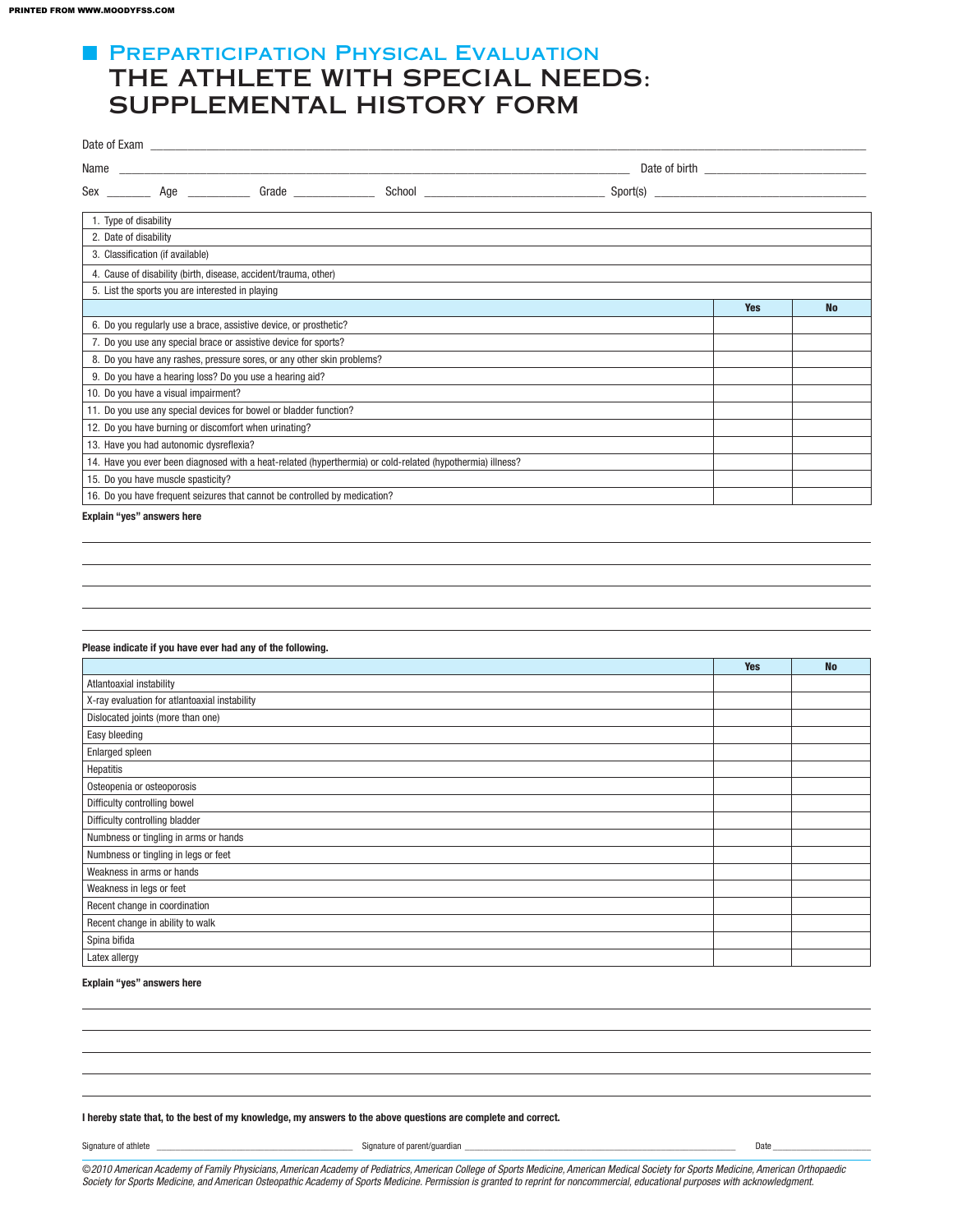### **E PREPARTICIPATION PHYSICAL EVALUATION** PHYSICAL EXAMINATION FORM

#### PHYSICIAN REMINDERS

1. Consider additional questions on more sensitive issues

- • Do you feel stressed out or under a lot of pressure?
- Do you ever feel sad, hopeless, depressed, or anxious?
- Do you feel safe at your home or residence?
- Have you ever tried cigarettes, chewing tobacco, snuff, or dip?
- • During the past 30 days, did you use chewing tobacco, snuff, or dip?
- • Do you drink alcohol or use any other drugs?
- Have you ever taken anabolic steroids or used any other performance supplement?
- Have you ever taken any supplements to help you gain or lose weight or improve your performance?
- • Do you wear a seat belt, use a helmet, and use condoms?
- 2. Consider reviewing questions on cardiovascular symptoms (questions 5–14).

| <b>EXAMINATION</b>                                                                                                                                                           |               |                                     |  |  |  |  |
|------------------------------------------------------------------------------------------------------------------------------------------------------------------------------|---------------|-------------------------------------|--|--|--|--|
| Weight<br>Height<br>$\Box$ Male                                                                                                                                              | $\Box$ Female |                                     |  |  |  |  |
| BP<br>Pulse<br>Vision R 20/                                                                                                                                                  |               | L20/<br>Corrected $\Box$ Y $\Box$ N |  |  |  |  |
| <b>MEDICAL</b>                                                                                                                                                               | <b>NORMAL</b> | <b>ABNORMAL FINDINGS</b>            |  |  |  |  |
| Appearance<br>• Marfan stigmata (kyphoscoliosis, high-arched palate, pectus excavatum, arachnodactyly,<br>arm span > height, hyperlaxity, myopia, MVP, aortic insufficiency) |               |                                     |  |  |  |  |
| Eyes/ears/nose/throat<br>• Pupils equal<br>• Hearing                                                                                                                         |               |                                     |  |  |  |  |
| Lymph nodes                                                                                                                                                                  |               |                                     |  |  |  |  |
| Heart <sup>a</sup><br>• Murmurs (auscultation standing, supine, +/- Valsalva)<br>• Location of point of maximal impulse (PMI)                                                |               |                                     |  |  |  |  |
| Pulses<br>• Simultaneous femoral and radial pulses                                                                                                                           |               |                                     |  |  |  |  |
| Lungs                                                                                                                                                                        |               |                                     |  |  |  |  |
| Abdomen                                                                                                                                                                      |               |                                     |  |  |  |  |
| Genitourinary (males only) <sup>b</sup>                                                                                                                                      |               |                                     |  |  |  |  |
| Skin<br>• HSV, lesions suggestive of MRSA, tinea corporis                                                                                                                    |               |                                     |  |  |  |  |
| Neurologic <sup>c</sup>                                                                                                                                                      |               |                                     |  |  |  |  |
| <b>MUSCULOSKELETAL</b>                                                                                                                                                       |               |                                     |  |  |  |  |
| Neck                                                                                                                                                                         |               |                                     |  |  |  |  |
| <b>Back</b>                                                                                                                                                                  |               |                                     |  |  |  |  |
| Shoulder/arm                                                                                                                                                                 |               |                                     |  |  |  |  |
| Elbow/forearm                                                                                                                                                                |               |                                     |  |  |  |  |
| Wrist/hand/fingers                                                                                                                                                           |               |                                     |  |  |  |  |
| Hip/thigh                                                                                                                                                                    |               |                                     |  |  |  |  |
| Knee                                                                                                                                                                         |               |                                     |  |  |  |  |
| Leg/ankle                                                                                                                                                                    |               |                                     |  |  |  |  |
| Foot/toes                                                                                                                                                                    |               |                                     |  |  |  |  |
| Functional<br>• Duck-walk, single leg hop                                                                                                                                    |               |                                     |  |  |  |  |

<sup>a</sup>Consider ECG, echocardiogram, and referral to cardiology for abnormal cardiac history or exam.

<sup>ь</sup>Consider GU exam if in private setting. Having third party present is recommended.<br>℃onsider cognitive evaluation or baseline neuropsychiatric testing if a history of significant concussion.

 $\Box$  Cleared for all sports without restriction with recommendations for further evaluation or treatment for

 $\square$  Cleared for all sports without restriction

| $\Box$ Not cleared                |  |
|-----------------------------------|--|
| $\Box$ Pending further evaluation |  |
| $\Box$ For any sports             |  |
| $\Box$ For certain sports         |  |
| Reason                            |  |
| Recommendations                   |  |
|                                   |  |

I have examined the above-named student and completed the preparticipation physical evaluation. The athlete does not present apparent clinical contraindications to practice and participate in the sport(s) as outlined above. A copy of the physical exam is on record in my office and can be made available to the school at the request of the parents. If conditions arise after the athlete has been cleared for participation, the physician may rescind the clearance until the problem is resolved and the potential consequences are completely explained to the athlete (and parents/guardians).

| Name of physician (print/type) | Date       |
|--------------------------------|------------|
| Address                        | Phone      |
| Signature of physician         | . MD or DO |

©*2010 American Academy of Family Physicians, American Academy of Pediatrics, American College of Sports Medicine, American Medical Society for Sports Medicine, American Orthopaedic*  Society for Sports Medicine, and American Osteopathic Academy of Sports Medicine. Permission is granted to reprint for noncommercial, educational purposes with acknowledgment.<br>HEGGGS HE0503 9-2681/0410

Name \_\_\_\_\_\_\_\_\_\_\_\_\_\_\_\_\_\_\_\_\_\_\_\_\_\_\_\_\_\_\_\_\_\_\_\_\_\_\_\_\_\_\_\_\_\_\_\_\_\_\_\_\_\_\_\_\_\_\_\_\_\_\_\_\_\_\_\_\_\_\_\_\_\_\_\_\_\_\_\_\_\_ Date of birth \_\_\_\_\_\_\_\_\_\_\_\_\_\_\_\_\_\_\_\_\_\_\_\_\_\_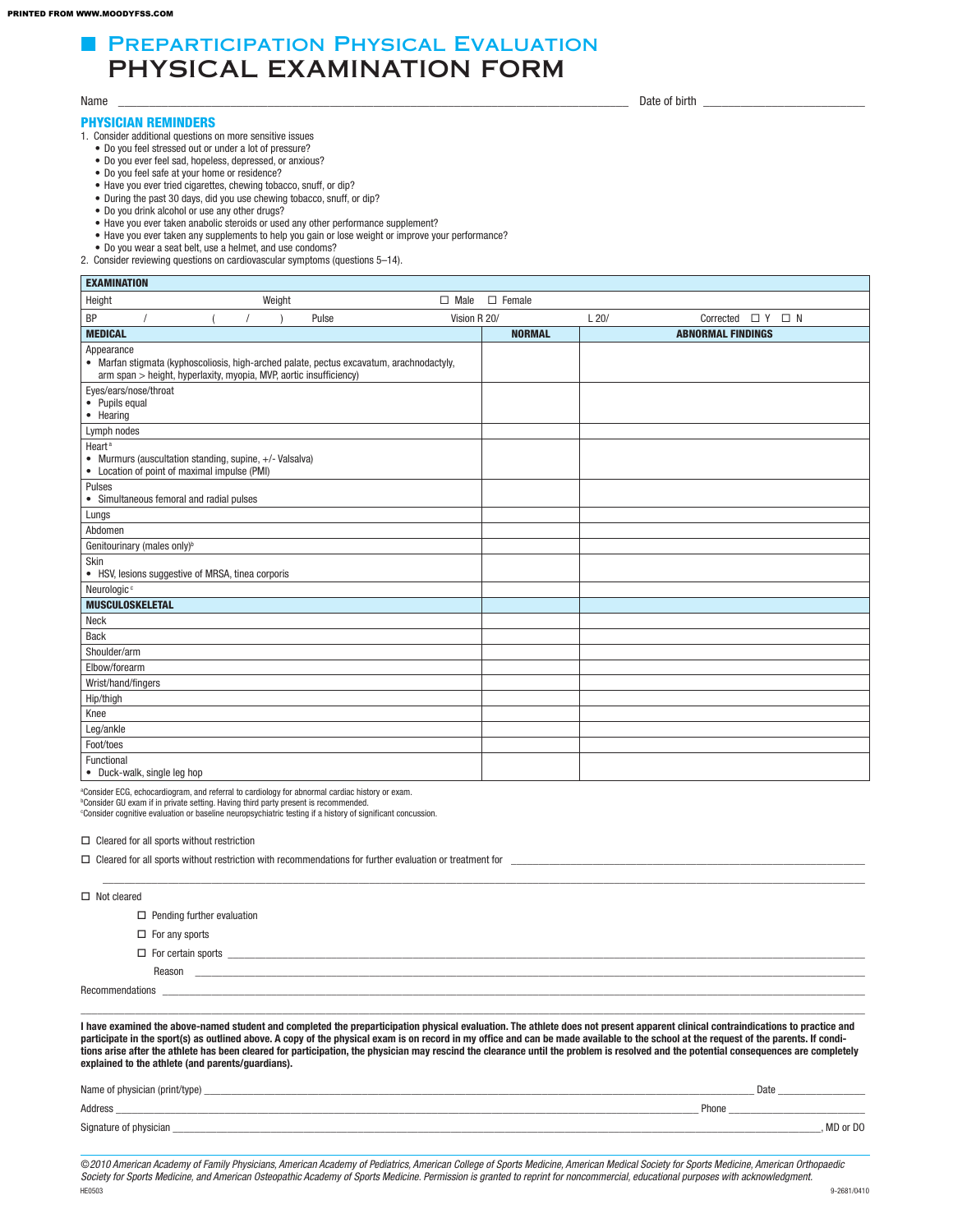### **FI PREPARTICIPATION PHYSICAL EVALUATION CLEARANCE FORM**

|                    | $\Box$ Cleared for all sports without restriction                                                                                                                                                                             |                                                                                                                                                                                                                                                                                                                                                                                                                                                                                                                                                                                              |  |
|--------------------|-------------------------------------------------------------------------------------------------------------------------------------------------------------------------------------------------------------------------------|----------------------------------------------------------------------------------------------------------------------------------------------------------------------------------------------------------------------------------------------------------------------------------------------------------------------------------------------------------------------------------------------------------------------------------------------------------------------------------------------------------------------------------------------------------------------------------------------|--|
|                    |                                                                                                                                                                                                                               |                                                                                                                                                                                                                                                                                                                                                                                                                                                                                                                                                                                              |  |
| $\Box$ Not cleared |                                                                                                                                                                                                                               |                                                                                                                                                                                                                                                                                                                                                                                                                                                                                                                                                                                              |  |
|                    | $\Box$ Pending further evaluation                                                                                                                                                                                             |                                                                                                                                                                                                                                                                                                                                                                                                                                                                                                                                                                                              |  |
|                    | $\Box$ For any sports                                                                                                                                                                                                         |                                                                                                                                                                                                                                                                                                                                                                                                                                                                                                                                                                                              |  |
|                    |                                                                                                                                                                                                                               | $\Box$ For certain sports                                                                                                                                                                                                                                                                                                                                                                                                                                                                                                                                                                    |  |
|                    |                                                                                                                                                                                                                               |                                                                                                                                                                                                                                                                                                                                                                                                                                                                                                                                                                                              |  |
|                    |                                                                                                                                                                                                                               |                                                                                                                                                                                                                                                                                                                                                                                                                                                                                                                                                                                              |  |
|                    |                                                                                                                                                                                                                               |                                                                                                                                                                                                                                                                                                                                                                                                                                                                                                                                                                                              |  |
|                    |                                                                                                                                                                                                                               |                                                                                                                                                                                                                                                                                                                                                                                                                                                                                                                                                                                              |  |
|                    |                                                                                                                                                                                                                               |                                                                                                                                                                                                                                                                                                                                                                                                                                                                                                                                                                                              |  |
|                    |                                                                                                                                                                                                                               |                                                                                                                                                                                                                                                                                                                                                                                                                                                                                                                                                                                              |  |
|                    | (and parents/guardians).                                                                                                                                                                                                      | I have examined the above-named student and completed the preparticipation physical evaluation. The athlete does not present apparent<br>clinical contraindications to practice and participate in the sport(s) as outlined above. A copy of the physical exam is on record in my office<br>and can be made available to the school at the request of the parents. If conditions arise after the athlete has been cleared for participation,<br>the physician may rescind the clearance until the problem is resolved and the potential consequences are completely explained to the athlete |  |
|                    |                                                                                                                                                                                                                               |                                                                                                                                                                                                                                                                                                                                                                                                                                                                                                                                                                                              |  |
|                    |                                                                                                                                                                                                                               |                                                                                                                                                                                                                                                                                                                                                                                                                                                                                                                                                                                              |  |
|                    |                                                                                                                                                                                                                               | Signature of physician example and the state of the state of the state of the state of physician example. The state of the state of the state of the state of the state of the state of the state of the state of the state of                                                                                                                                                                                                                                                                                                                                                               |  |
|                    |                                                                                                                                                                                                                               |                                                                                                                                                                                                                                                                                                                                                                                                                                                                                                                                                                                              |  |
|                    | <b>EMERGENCY INFORMATION</b>                                                                                                                                                                                                  |                                                                                                                                                                                                                                                                                                                                                                                                                                                                                                                                                                                              |  |
|                    | Allergies and the contract of the contract of the contract of the contract of the contract of the contract of the contract of the contract of the contract of the contract of the contract of the contract of the contract of |                                                                                                                                                                                                                                                                                                                                                                                                                                                                                                                                                                                              |  |
|                    |                                                                                                                                                                                                                               |                                                                                                                                                                                                                                                                                                                                                                                                                                                                                                                                                                                              |  |
|                    |                                                                                                                                                                                                                               |                                                                                                                                                                                                                                                                                                                                                                                                                                                                                                                                                                                              |  |
|                    |                                                                                                                                                                                                                               |                                                                                                                                                                                                                                                                                                                                                                                                                                                                                                                                                                                              |  |
|                    |                                                                                                                                                                                                                               |                                                                                                                                                                                                                                                                                                                                                                                                                                                                                                                                                                                              |  |
| Other information  |                                                                                                                                                                                                                               |                                                                                                                                                                                                                                                                                                                                                                                                                                                                                                                                                                                              |  |
|                    |                                                                                                                                                                                                                               |                                                                                                                                                                                                                                                                                                                                                                                                                                                                                                                                                                                              |  |
|                    |                                                                                                                                                                                                                               |                                                                                                                                                                                                                                                                                                                                                                                                                                                                                                                                                                                              |  |
|                    |                                                                                                                                                                                                                               |                                                                                                                                                                                                                                                                                                                                                                                                                                                                                                                                                                                              |  |
|                    |                                                                                                                                                                                                                               |                                                                                                                                                                                                                                                                                                                                                                                                                                                                                                                                                                                              |  |
|                    |                                                                                                                                                                                                                               |                                                                                                                                                                                                                                                                                                                                                                                                                                                                                                                                                                                              |  |
|                    |                                                                                                                                                                                                                               |                                                                                                                                                                                                                                                                                                                                                                                                                                                                                                                                                                                              |  |
|                    |                                                                                                                                                                                                                               |                                                                                                                                                                                                                                                                                                                                                                                                                                                                                                                                                                                              |  |
|                    |                                                                                                                                                                                                                               |                                                                                                                                                                                                                                                                                                                                                                                                                                                                                                                                                                                              |  |
|                    |                                                                                                                                                                                                                               |                                                                                                                                                                                                                                                                                                                                                                                                                                                                                                                                                                                              |  |
|                    |                                                                                                                                                                                                                               |                                                                                                                                                                                                                                                                                                                                                                                                                                                                                                                                                                                              |  |

©2010 American Academy of Family Physicians, American Academy of Pediatrics, American College of Sports Medicine, American Medical Society for Sports Medicine, American Orthopaedic<br>Society for Sports Medicine, and American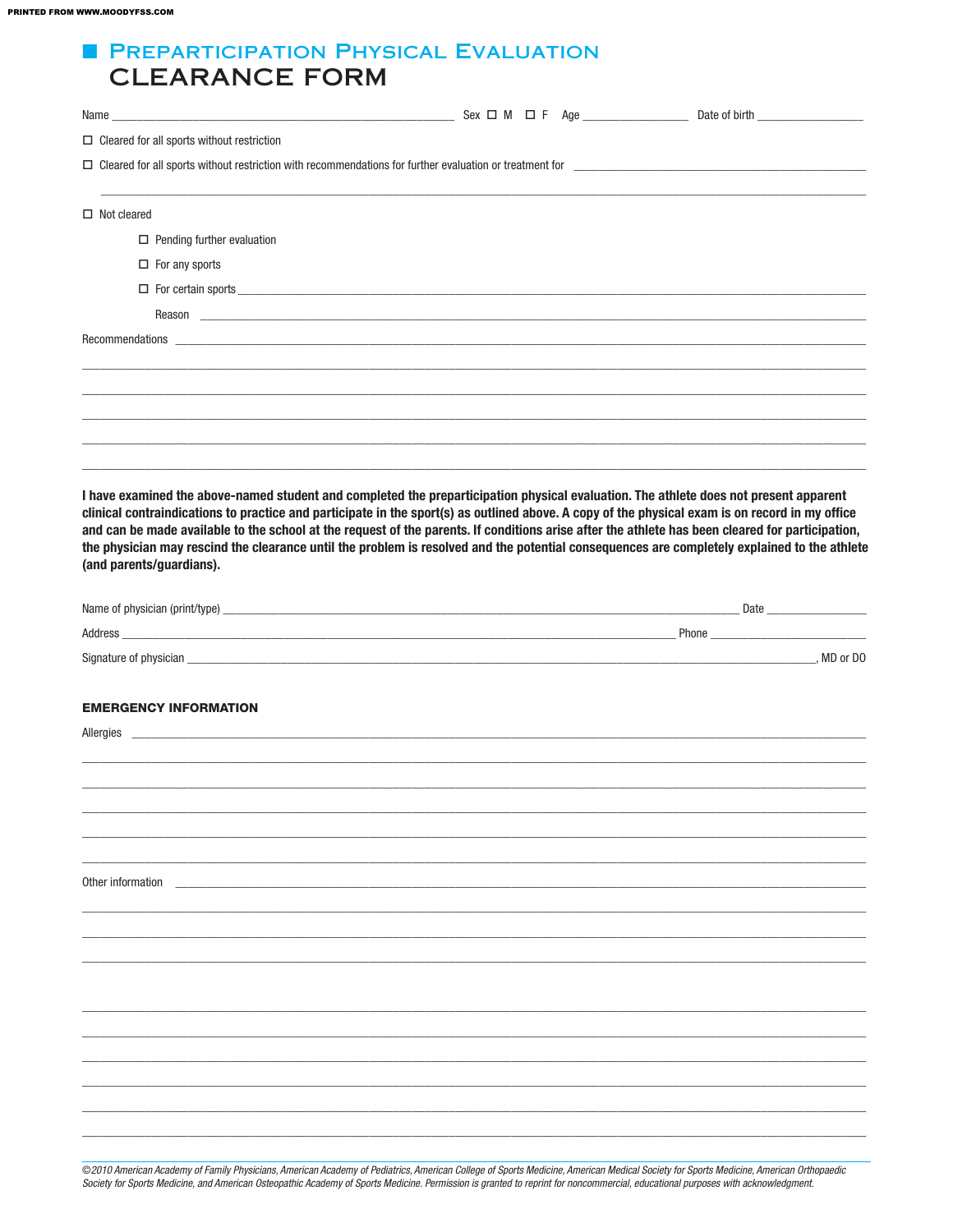## **23 D MDG, MOODY AFB SPORTS PHYSICAL**

| <b>HEALTH</b><br><b>RECORD</b> | <b>CHRONOLOGICAL RECORD OF MEDICAL CARE</b>                                                           |        |
|--------------------------------|-------------------------------------------------------------------------------------------------------|--------|
| <b>DATE</b>                    | <b>SECTION 1: PARENT OR PARTICIPANT TO COMPLETE</b>                                                   |        |
|                                | 1. Have you had a medical illness or injury since your last checkup or sports physical?               | YES/NO |
|                                | 2. Have you ever been hospitalized overnight?                                                         | YES/NO |
|                                | 3. Have you ever had surgery?                                                                         | YES/NO |
|                                | 4. Are you currently taking any prescription or nonprescription (over the counter) medications?       | YES/NO |
|                                | 5. Have you ever used an inhaler?                                                                     | YES/NO |
|                                | 6. Have you ever passed out during exercise?                                                          | YES/NO |
|                                | 7. Have you ever had chest pain during or after exercise?                                             | YES/NO |
|                                | 8. Do you get tired more quickly than your friends do during exercise?                                | YES/NO |
|                                | 9. Have you ever had racing of your heart or skipped heartbeats?                                      | YES/NO |
|                                | 10. Have you ever had high blood pressure or high cholesterol?                                        | YES/NO |
|                                | 11. Have you ever been told you have a heart murmur?                                                  | YES/NO |
|                                | 12. Has anyone in the family died of heart problems or sudden death before age 50?                    | YES/NO |
|                                | 13. Has a physician ever denied or restricted your participation in sports for heart problems?        | YES/NO |
|                                | 14. Do you have any current skin problems (itching, rashes, acne, warts, fungus, or blisters)?        | YES/NO |
|                                | 15. Have you ever had a head injury or concussion?                                                    | YES/NO |
|                                | 16. Have you ever had a seizure?                                                                      | YES/NO |
|                                | 17. Have you ever become ill from exercising in the heat?                                             | YES/NO |
|                                | 18. Do you cough, wheeze, or have trouble breathing during or after activity?                         | YES/NO |
|                                | 19. Do you have asthma?                                                                               | YES/NO |
|                                | 20. Have you ever had problems with your eyes or vision?                                              | YES/NO |
|                                | 21. Have you broken or fractured any bones or dislocated any joints?                                  | YES/NO |
|                                | 22. Have you ever had any other problems with pain or swelling in muscles, tendons, bones, or joints? | YES/NO |
|                                | 23. Have you had a medical illness or injury since your last checkup or sports physical?              | YES/NO |
|                                | I I FRAIDE TO MERICINES                                                                               |        |

### ALLERGIES TO MEDICINES: OTHER ALLERGIES:

### EXPLANATION OF "YES" ANSWERS:

| <b>RECORDS</b>                  |                                              |               |                     |                      |
|---------------------------------|----------------------------------------------|---------------|---------------------|----------------------|
| <b>MAINTAINED</b>               |                                              |               |                     |                      |
| AT:                             |                                              |               |                     |                      |
|                                 | PATIENT'S NAME (Last, First, Middle initial) |               |                     | <b>SEX</b>           |
|                                 |                                              |               |                     |                      |
| <b>RELATIONSHIP TO SPONSOR:</b> |                                              | <b>STATUS</b> |                     | <b>RANK/GRADE</b>    |
|                                 |                                              |               |                     |                      |
| <b>SPONSOR'S NAME</b>           |                                              |               | <b>ORGANIZATION</b> |                      |
|                                 |                                              |               |                     |                      |
| <b>DEPART/SERVICE</b>           | <b>SSN/IDENTIFICATION NO.</b>                |               |                     | <b>DATE OF BIRTH</b> |
|                                 |                                              |               |                     |                      |